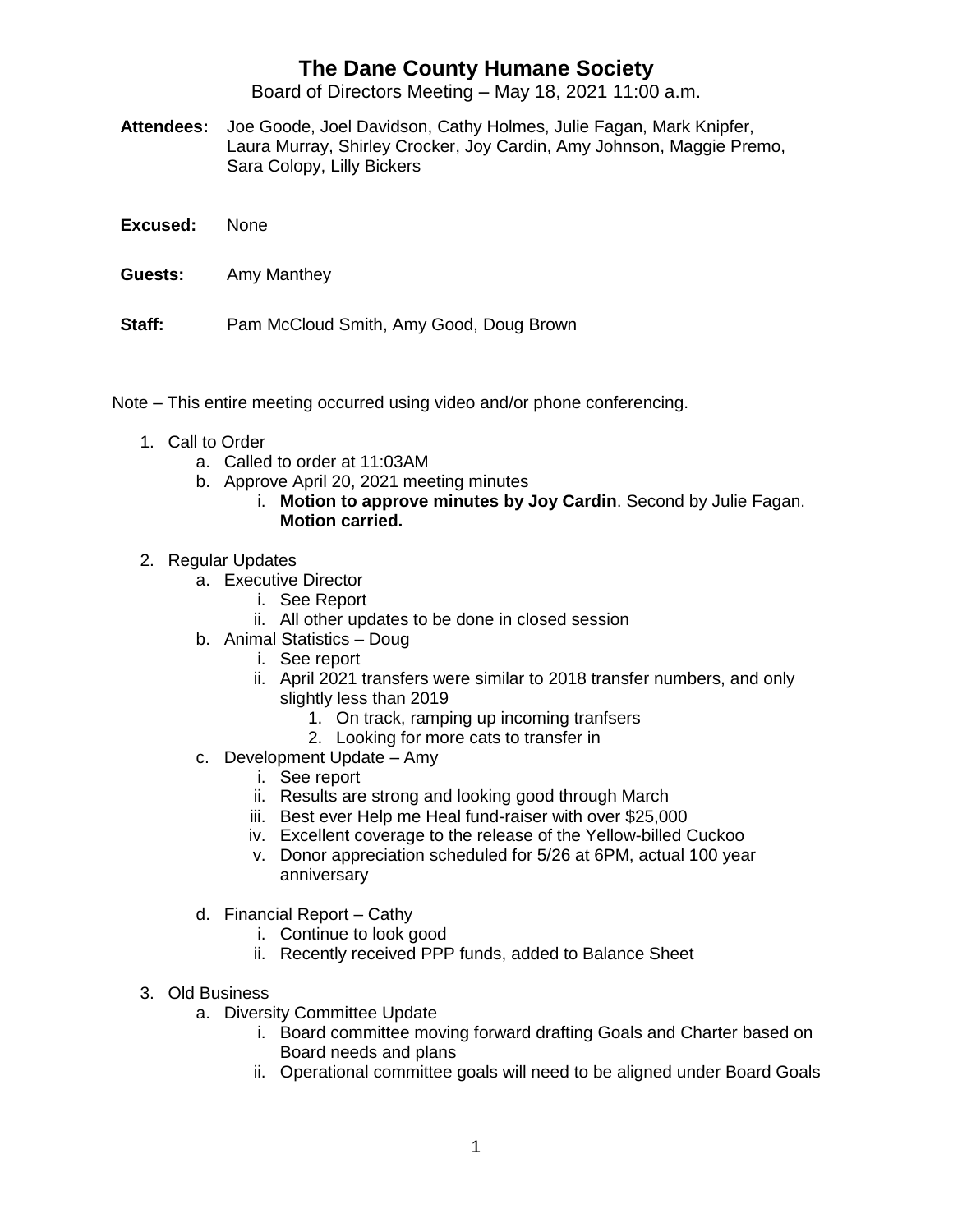## **The Dane County Humane Society**

Board of Directors Meeting – May 18, 2021 11:00 a.m.

- 1. Will be developed by Operational Committee then reviewed for alignment with Board goals
- iii. Amy Johnson is working to set up meeting with committee to begin discussion of Charter and Goals
- b. Wolf Hunting Initiative
	- i. DNR board is completely politicized by this issue
	- ii. Joel contacted Erpenbach multiple times asking him to ask for AG opinion on conflict regarding use of dogs when hunting wolves
		- 1. No response yet
		- 2. Will attempt to contact via different channel
	- iii. Should this issue of dogs in wolf hunting violating no dog fighting be publicized to DCHS membership?
		- 1. General discussion ended leaving this with Pam to discuss further with staff for their opinion
- c. Annual Meeting and Director Renewals
	- i. Annual Meeting, via Zoom, June  $30<sup>th</sup>$
	- ii. Lilly Bickers stepping down, Shirley Crocker retiring
	- iii. Sara Colopy, Mark Knipfer and Julie Fagan are running again for another term
	- iv. Amy Manthey of the DCHS Finance Committee will oversee the balloting
- d. Open Board Seats
	- i. Cathy introduced Amy Manthey.
	- ii. Background information on Amy covered
	- iii. Amy is considering a board position, but has not yet decided
- 4. New Business
	- a. Andy Burish Developments
		- i. Mark Knipfer reviewed the story regarding the complaint filed against Andy Burish
		- ii. Not picked up by any local media at this time
		- iii. DCHS IPS needs updating to address this type of issue in the future
		- iv. Important to protect the DCHS brand and image
		- v. Mark Knipfer, Cathy Holmes and Pam Smith are meeting with UBS on Thursday, May20, 2021 to receive an update on this issue from UBS
	- b. Regular RFI process
		- i. Discussed that DCHS should implement a regular, recurring RFI process to ensure we are getting the best from our financial advisor always
		- ii. DCHS Finance Committee could handle responsibility for RFI process
- 5. Committee Activity
	- a. Finance covered
	- b. Philanthropy none
	- c. Nominating covered
	- d. Board Operations none
	- e. Legislative covered
- 6. Adjourn to Closed Session
	- a. Meeting was adjourned at 12:03PM.

Respectfully Submitted by,